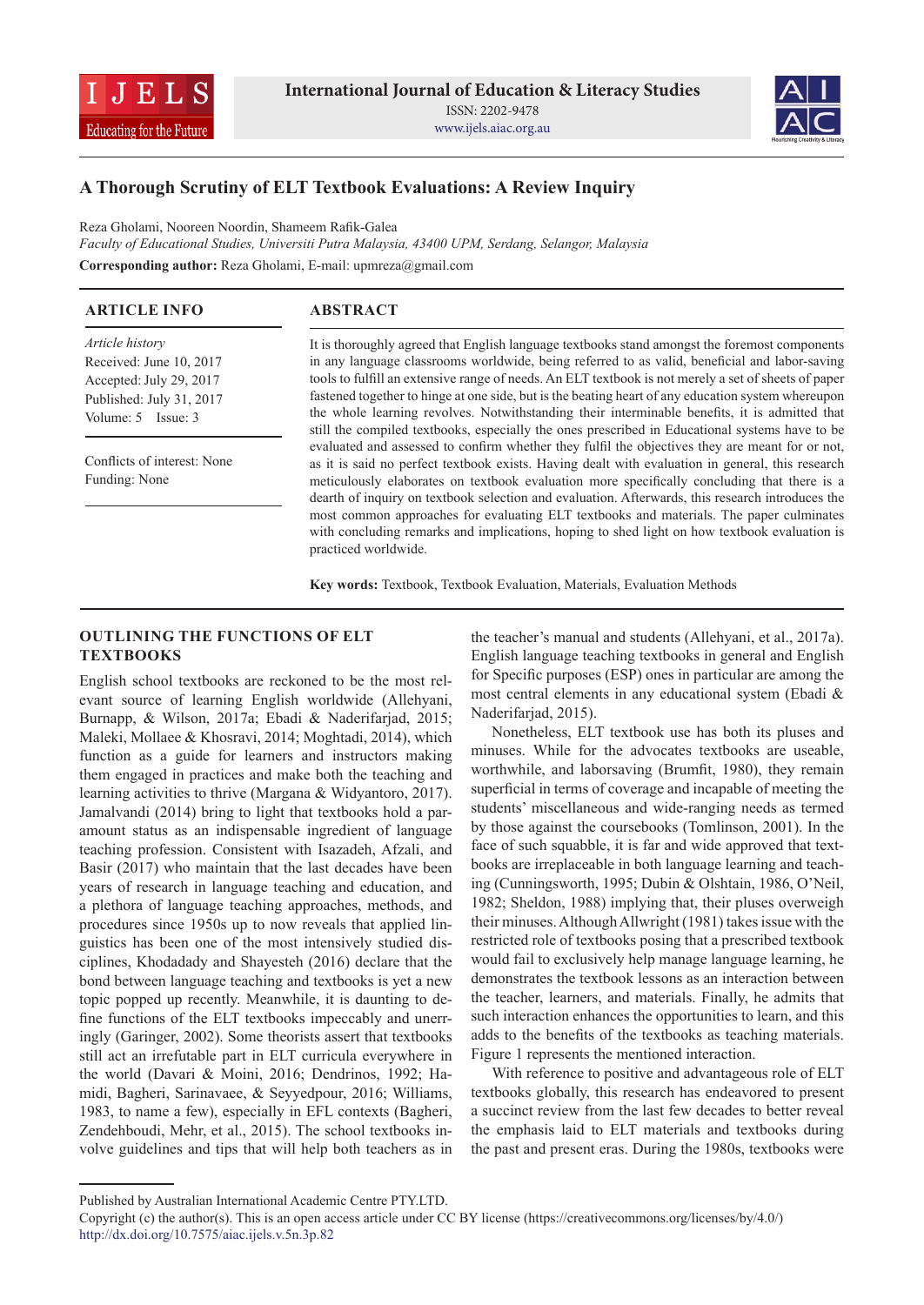

**Figure 1.** Interaction between teachers, learners, and materials (Allwright, 1981)

considered as being sensitive to students' needs and efficient for both saving the time and expenses (O'Neill, 1982), as the tangible element while providing a language course face validity (Dubin & Olshtain, 1986), while guaranteeing uniformity and accountability (Prabhu, 1987), and as the heart of English language courses (Sheldon, 1988), improving students' capabilities linguistically and communicatively (Sheldon, 1987). Nunan (1988) pronounces that textbooks are the most fundamental components in ELT curriculum lubricating the learning wheels.

During the 1990s, textbooks were said to organize what is to be taught and learned, while being used for some purposes such as to study the subject (Harmer, 1991), or a resource or guide to language learning and teaching (Asher, 1994: Harmer, 1991), or for instruction or information (Asher, 1994). For Richards (1993), textbooks are resource books rather than course book, and also a trainer for a novice teacher; an authority in that it is reliable, valid, and written by experts. Textbooks for Hutchinson and Torres (1994) are worldwide teaching components without which the teaching and learning conditions would remain incomplete, playing a fundamental role in innovation, supporting teachers and introducing new methodologies, providing the necessary input into lessons, as well as being an exceptional tool for efficient and ongoing change, concluding that they are successful in fulfilling diverse needs emergent from the classes and their wider context. ELT textbooks were reported as influential resources for self-directedness in language education, a source of simulation and ideas, a syllabus by itself, and a big provision for inexperienced instructors. Brown (1995) considers them as a basis of language, supporting the learning, motivating the learners, providing stimulation, while being a reference. They provide a framework, readymade texts and tasks, a syllabus for language content, and useful guide for inexperienced teachers (Ur, 1996). Textbooks are realizations and determinants of the methods (Vassilakis 1997), while playing a prominent role in the teaching and learning processes, acting as an instructor, as a roadmap, in addition to being a resource, a trainer, an authority, a de-skiller and an ideology (Cortazzi & Jin, 1999), a tool and a tutor, a guidebook and a gauge (Kulm, Roseman, & Treistman, 1999).

During the 2000s, the textbooks still held the credit and its use was extensively favored. Grey (2000) defined them as ambassadorial cultural artifacts, and useful for stimulating cultural discussions and debates, and a reciprocal flow of data while Graves (2000) considered them to be a syllabus and a road map of the course. Byrd (2001) claims ELT textbooks represent the thematic/topic content and linguistic content while Tomlinson (2001) proposes that textbooks provide consistency, systematicity, cohesion, continuation, and progression. Textbooks were assumed to lower preparation time and provide ready-made activities (Garinger, 2001) and to set the direction and content while determining how the lesson should be taught (McGrath, 2002). Richards and Renandya (2002) believe textbooks have a role in social routinization. Textbooks were containers of vocabulary and sources for words (Catalán & Francisco, 2008; Thornnbury, 2002), the next imperative element in after the teacher, serving for learners as the input (Riazi, 2003), mirroring the source culture and cultural values and being an international language (Aliakbari, 2004; Feng & Byram, 2002). Textbooks are said to be as language inputs delivered in the classes (Murakami, 2009; Nooreen & Arshad, 2005; Richards, 2007). Textbooks are frequently reported as references enabling students to revise and work on consolidation (Mukundan, 2004). For Çakit (2006), they manage the interaction between learners and teachers, while saving time, giving direction to the lessons, as well as providing confidence and security for teacher. Furthermore, they make the leap from intentions to classroom activities (Schmidt, McKnight, & Raizen, 2007), providing an unblemished framework in which progress and goals are provided to both the learners and the teachers (Jeyachandra, 2009), and a model of English for students (Murakami, 2009).

In the last few years, again Parrish (2004) considers the textbooks as tools helping the instructors to attain a well-organized, dependable and commonsensical progress in classrooms while minimalizing their preparation time and declare that textbooks are a great guide for inexpert teachers. Textbooks constitute a significant genre, serving to socialize the readers into a particular ideology and worldview (Shardakova & Pavlenko, 2004). Richards (2010) declares that textbook is the chief source of exposure the language for EFL students. Tok (2010) considers them as a framework whereby the teachers could fulfill the course objectives and as a guide to conduct lessons, and a source of input while for Najafi Sarem et al. (2013) they are as the heart of education. They guide the teachers in delivering their contents in classroom and a framework for learners to organize their learning (Dalim & Mubarrak, 2013), and are the best tool to properly implement the school curricula (Mahmood, 2010), guiding teachers in designing the courses and activities, while being sources to deliver the knowledge to students more easily and systematically (Ahour & Ahmadi, 2012; Ghufron & Saleh, 2016a; Ghufron & Saleh, 2016b; Karimi, Kargar, & Behjat, 2015; Nazeer, Shah, & Sarwat, 2015; Naseem, Shah, & Tabassum, 2015), and being considered as commodities, political objects, and cultural representations (Mohammadi & Abdi, 2014). Depending on their provisions, textbooks would either encourage or dishearten the students but they majorly support them and their teachers, provide them consistency (Zohrabi, Sabouri & Kheradmand, 2014). Richards and Rod-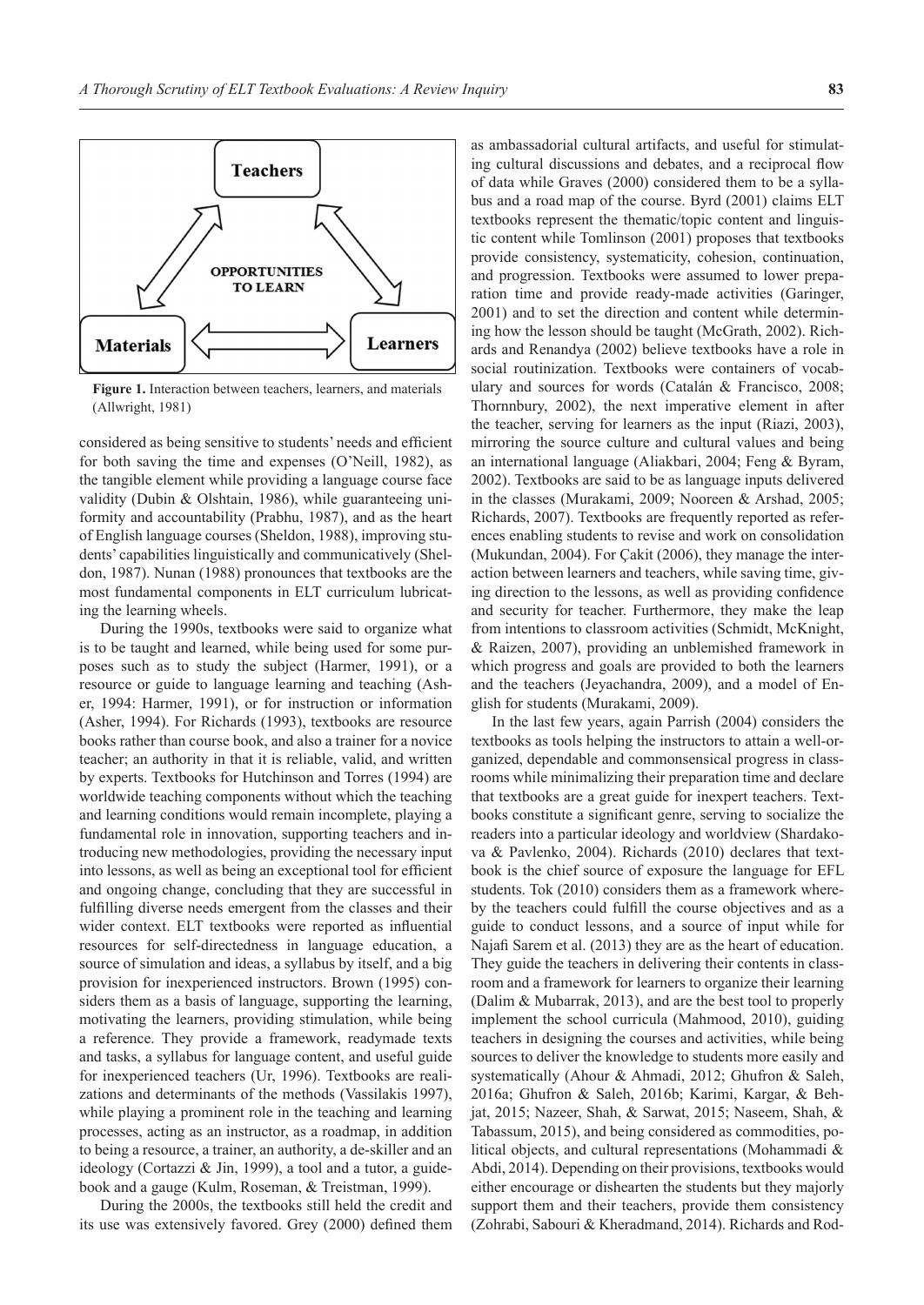gers (2014) declare materials encompass objectives, content, learning activities, and learner and teacher roles. Moghtadi (2014) considers textbooks as imperative resources which enable the teachers to help their learners acquire numerous subjects, among them English. Moreover, they are the most important teaching tool used formally and informally as well as being effective in self-study by learners (Ahmed, Yaqoob, & Yaqoob, 2015), playing several roles in ELT curriculum, promoting teaching and learning (Ahmadi & Derakhshan, 2016), and being sources of assistance for learners in leaning L2 (Hamidi, et al., 2016). For Kraishan and Almaamah (2016), they can assist teachers and students in addition to promoting teachers' development. Saadipour and Shakouri (2016) assert that textbooks have very profound influence on both language teaching and learning, providing the required contents and activities.

Finally, in the most recent time, textbooks have been given more heeds even more than before, considering them to have conspicuous merits. Aghagolzadeh and Davari (2017) declare that ELT policies have to be recognized by investigating diverse elements, among which ELT textbooks. Considering the textbooks, then, Gebregeorgis (2017) accentuates that textbooks are not only meant to deliver subject knowledge but also to convey universal and community-specific values. Textbooks are teaching–learning resources containing a series of texts and images aiming at certain educational outcomes, convey knowledge, attitudes and behaviors. Son and Diletti (2017) assert that some factors affect student learning and they are the curriculum as a whole and the curricular materials available, including textbooks. For Besharati and Mazdayasna (2017), textbooks are key factors to make decisions and judgments, while being the central sources of input for the learners, accentuating that without appropriate textbook, teaching learning situation is imperfect. In the current era, yet, Allehyani et al. (2017b) define textbooks as artificial materials designed for pedagogical purposes, which emphasize teaching linguistic structure (grammar and vocabulary as the main part of learning English). On the other hand, Klanawong (2017) announces that coursebooks are the most reliable resource for nonnative English speakers.

Having considered all the advantages and remunerations considered by quite a considerable number of authors over the last four decades, it can be concluded that the textbook is still an important component of ELT all over the world. Although in some parts of the world, teachers can freely select the books, most of them use textbooks which are either recommended or prescribed to them. Nonetheless, coursebooks have proved to be useful and efficient irrespective of being prescribed or selected by the teachers. Accordingly, this is the textbook which controls the teacher and students alongside the dynamics of the classroom. For this reason, great attention needs to be given when selecting the most suitable textbooks (Besharati & Mazdayasna, 2017). As confirmed by Najafi Sarem et al. (2013), such a goal cannot be achieved immediately as it necessitates cautious analysis and investigation. Although the ELT related literature abounds with emphasis given to interminable merits of language textbooks, still the compiled textbooks, especially the ones

prescribed in educational systems have to be evaluated and assessed to confirm whether they fulfil the objectives they are meant for or not, as it is said no perfect textbook exists but we are supposed to select the most appropriate textbooks which better cater the needs of certain students. The next section elaborates on evaluation in education in general, followed by another section dealing with textbook evaluation and necessity of evaluation.

#### **NATURE OF EVALUATION IN EDUCATION**

Generally speaking, evaluation refers to systematically collecting data with the intention of making paramount decisions. To suit this purpose, evaluation then includes certain procedures to obtain data adequate enough about a course or curriculum leading in their improvements. In practice, it targets at acquiring formal inquiry in any organization to realize whether the objectives are fulfilled; otherwise, the evaluated initiatives would be planned to be boosted (Hamidi, Montazeri, Alizadeh, & Rezaie, 2015). As for language teaching and learning, evaluation denotes a method of collecting information by miscellaneous tools from different sources with the intention of decision making as regards the ELT framework and education (Kiely, 2009). This is all undertaken to bring about enhancement to a course of study as well as yielding reasonable results. Hence, program evaluation can be referred to as a type of inquiry that designates accomplishments related to a certain course, devising methods whereby additional improvement could emerge. Moreover, evaluation ascertains the quality and enhancement as well as establishing a discussion with respect to the courses leading to continual upgrading of learning prospects (Kiely, 2009). In addition to influencing the learning progression, evaluation is able to bring teacher development. As defined by Rea-Dickens and Germaine (1992), evaluation dynamically explores the appropriateness and appositeness of a present initiative. Indeed, evaluation is to be regarded as a valuable tool for instructors and material developers as one underpinning constituent in developing innovations and modifications in any educational context (Najafi Sarem et al., 2013). It is acknowledged by Naseem, Shah, and Tabassum (2015) that evaluation is an influential tool for enhancing the education quality and by doing so is an undeniable component of the education-related processes. Evaluation is an organized way of collecting and interpreting information meant for future decision making purposes (Nazeer, Shah, & Sarwat, 2015).

### **TEXTBOOK EVALUATION: JUSTIFICATION OF THE NEED**

Textbook evaluation is a major area addressed by language experts and curriculum designers. For the purpose of selecting an efficient and appropriate textbook, evaluation of the materials becomes a mandatory process with respect to definite guidelines and criteria. Ahmadi and Derakhshan (2015) confirm that textbook evaluation has been elaborated on remarkably during the two past decades, and that such evaluation has an indispensable part in implementing a textbook in any school (Çakit, 2006). In order for the textbooks to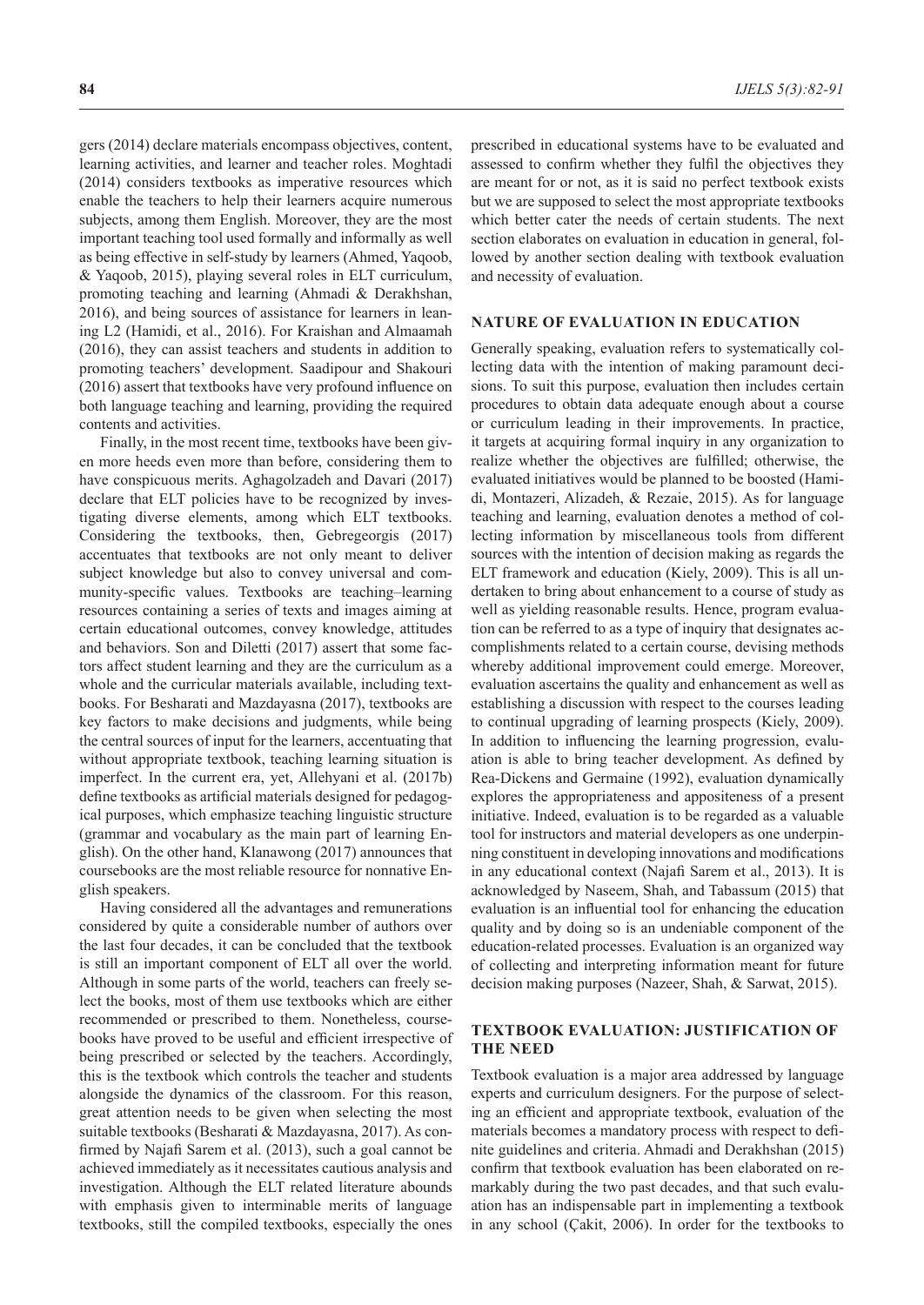accomplish the aim of conveying the necessary intended information, they are expected to have definite features (Najafi Sarem et al., 2013). In this regard, throughout the last decades, textbook evaluation was emphasized for the thorough analysis of the textbooks to ascertain their effectiveness and expediency. Henceforth, it can be stated that the textbooks significantly affect the way the content is delivered (Najafi Sarem et al., 2013) and they still stand paramount in learning English in the classroom, although the accessibility to many learning tools has expanded (Allehyani, et al., 2017a; Samadikhah & Shahrokhi, 2015). Literature is replete with both emphasizing the prominence of ELT textbooks and the urge to evaluate such textbooks. In practice, evaluation varies depending on the intended objectives, such as curriculum evaluation or textbook evaluation (Nazeer, Shah & Sarwat, 2015).

On a general basis, thanks to different versions of English teaching materials available to us, it is obviously indispensable to evaluate and choose a high level and quality textbook facing disparate editions (Dalim & Mubarrak, 2013; Klanawong, 2017; Kraishan & Almaamah, 2016; Sun Hao, 2017). It is also underscored by Margana and Widyantoro (2017) that English textbooks clearly leads to better accomplishment of the language on condition that they are well developed; otherwise they only become obsolete. Indeed, selecting a good textbook that suits the learning context and curriculum is challenging for schools (Klanawong, 2017). Despite much research done on language learning textbooks, there still exist several questions unanswered about what these textbooks' contents are about (Khodadady & Attaran, 2017). Evaluating EFL or ESL textbooks in any educational program can be of utmost importance. Nevertheless, to provide a meticulous evaluation of a textbook, considering all aspects of its language including semantic, syntactic, and also parasyntactic ones and then examining their values and socio-cultural aspects would be indispensable. Besharati and Mazdayasna (2017) hold that the textbooks should have an appropriate design to meet learners' language learning needs and they should be appraised in face of their adequate coverage of the intended materials.

More specifically, some scholars have advised why textbook evaluation has to be undertaken. Apart from evaluating to realize whether they accomplish the aim of conveying the knowledge (Najafi Sarem et al., 2013; Schmidt, et al., 2007), textbooks are evaluated so that the teachers would find out if they effectively suit their purposes while using the textbooks (Riazi & Mosalanejad, 2010; Kulm, et al., 1999). Other reasons include checking their appropriacy in a given context with wide and contextually relevant criteria to meet students' contextual needs and expectations (Farzaneh, Kohandani, & Nejadansari, 2014; Shah, Ahmed, & Mahmood, 2014), matching learners' needs to available solutions (Akbari & Pourabbas, 2015; Chowdhury, 2016; Grant, 1987; Salehi & Khadivar, 2015; Tok, 2010), identifying textbooks' productivity and value as regards the aims, principles, or norms (Salehi, Khadivar, Babaee, & Singh, 2015), establishing discrimination between all offered textbooks on the market (Miekley, 2005; Sheldon, 1988), implementing new coursebooks and identifying minuses and pluses in certain

textbooks being in use (Cunningsworth, 1995), and for conducting action research (Tomlinson, 1996). Furthermore, it is proposed that textbook evaluation leads to teachers' development and professional growth (Cunningsworth, 1995), as well as upsurge in students' attainment and success of educational programs (Genesee, 2001), and promoting the teachers' awareness to set requisites. Considering some of the reason behind textbook evaluation, what matters now is how to conduct textbook evaluation and which method to adopt. It was earlier discussed that the nature of evaluation very much depends on the objectives the educators have in mind. The next section briefly presents the most widespread and common approaches adopted when ELT textbook evaluation is planned.

## **COMMON APPROACHES FOR EVALUATING ELT TEXTBOOKS AND MATERIALS**

When it comes to textbook evaluation, there are miscellaneous proposed approaches and methods. In this research, the most widely-used ones are summarized as follows:

#### **The Impressionistic, Checklist, and In-depth methods**

Textbook analysis can be undertaken via three chief methods: impressionistic, checklist, or in-depth methods (McGrath, 2002). Widodo (2015) reports that the impressionistic method means attaining a general synopsis of the contents presented in the coursebook. In details, the impressionistic method deals with analyzing a textbook based on a general impression obtained by means of checking the textbook contents in view of organization, layout, the presented topics as well as the visuals, and so forth (Montasser, 2013). Nonetheless, such a method is claimed to be inadequate while it but could be integrated with another method to help gain more precise information about the textbooks being analyzed. Another recognized method is named the checklist method whereby the textbook is assessed against certain benchmarks (Çakit, 2006). By employing a checklist, it would be then easier to establish comparison among diverse materials (Montasser, 2013). Widodo (2015) highlights that by using a checklist we compare, identify, or verify. As a rather easy method, an evaluation checklist introduces us a list of criteria considered for any efficacious learning and/or teaching materials. Evaluators can be the teachers, researchers, or even the students who can rate the quality of the given material according to the mentioned criteria (Soori, Kafipur, & Soury, 2011). A third distinguished method is the in-depth method which provides a vigilant scrutiny of the representative aspects; for instance, we are able to assess the design of a specific unit and/or an exercise, or the presentation of certain language elements (Montasser, 2013). Widodo (2015) reports that this method elaborates on students' needs, their attitudes towards learning, besides the practical teaching-learning approach.

#### **Predictive Evaluation vs. Retrospective Evaluation**

Predictive evaluation is used for decision making as regards what materials to use and determining which materials are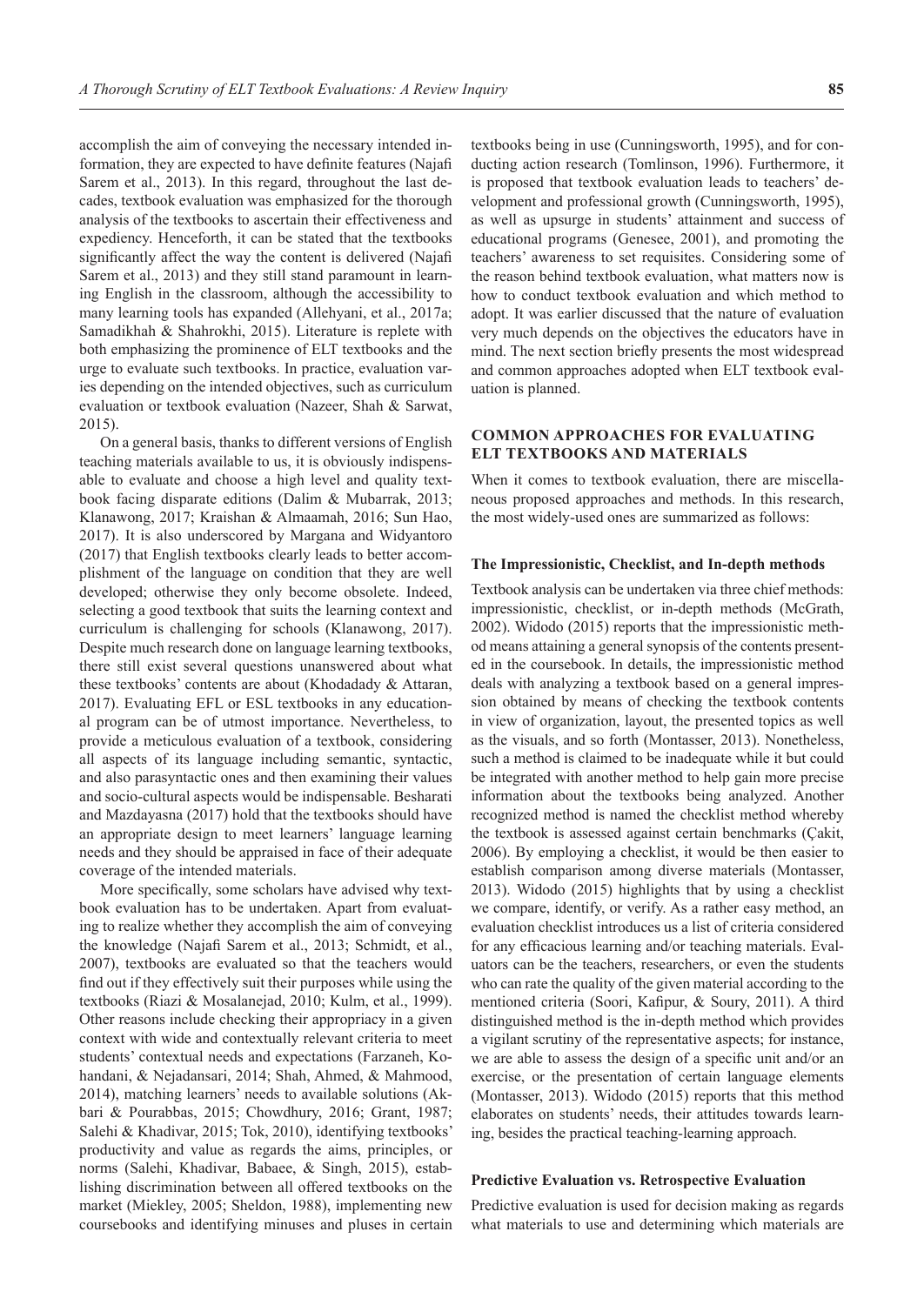best suited to the considered objectives and is meant for scrutinizing the future or potential of a certain textbook before adopting it. Moreover, in-use evaluation refers to the assessment of a textbook at the time of use which is sometimes incorporated with retrospective evaluation to realize if the textbooks, which have been already used, have worked out for the determined objectives (Cunningsworth, 1995; Ellis, 1997; Mohammadi & Abdi, 2014). It is proposed that predictive evaluation can be undertaken via two distinct models, namely the implicit or explicit models. The former one is based on impressions and is pertinently termed the impressionistic model (discussed earlier). Yet, this method is disadvantaged with its incapability of team evaluation which is a problem when many teachers use the same textbook and they need to decide on it together. This is why the explicit model stands superior especially appropriate for team evaluations, which is typically accomplished by means of a checklist (discussed earlier) (Byrd, 2001; Cunningsworth, 1995; Skierso, 1991).

A retrospective evaluation is indeed determining the validity of a predictive evaluation and the ways to enhance the predictive instruments for future use (Ellis, 1997). Yet, both predictive and retrospective evaluations seek out to make both the teaching and learning environments more efficient. Hitherto, the focus of textbook evaluation has been mostly on predictive evaluation i.e. selection of the textbooks (Mukundan, 2010; Nunan, 1988) implying that teachers are even unaware of the retrospective type of assessment as a continuing one being conducted after the selection of the textbooks. Adopting the prospective evaluation has been particularly recommended for the countries in which the textbooks are prescribed by Ministries of Education because this evaluation enables reporting the feedback concerning a given textbook to the central authority; this definitely allows revising the textbooks accordingly (Mukundan, 2010). Considering the retrospective evaluation, Mukundan (2004) proposes a composite framework claiming that such evaluation is a process continuing for a term/semester length and then it can be adopted while the textbook is in use. This framework assumes better evaluation by triangulation of data obtained via diverse instruments in preference to one. This could be a combination of the concordance software, a reflective journal, as well as a checklist.

#### **Macro-evaluation vs. Micro-evaluation**

In addition to the predictive versus retrospective evaluation, Ellis (1997) suggests the micro-evaluation versus macro-evaluation. While in the former type the teacher chooses a specific teaching task of interest and makes it undergo a detailed empirical evaluation, the latter refers to an inclusive appraisal to understand if the whole textbook is efficient. Although it is admitted that planning and collecting the required information for macro-evaluation is daunting, a sequence of micro-evaluations could be a source for a succeeding macro-evaluation. In details, a micro-evaluation might be used independently while serving as a useful and appropriate means for empirically undertaking textbook evaluation. Ellis (1997) avers that a micro-evaluation of textbook can be probably done with regard to task which is a term extensively employed in ELT (e.g. Prabhu 1987; Nunan 1998).

#### **Pre-Use, In-Use, Post-Use evaluations**

Tomlinson (1998) delineates the materials evaluation is a systematic judgment regarding the materials value with respect to the materials' objectives and the pupils making use of such materials. Furthermore, Cunningsworth (1995) and Tomlinson (1998) categorize the evaluation into pre-use, while-use or in-use, and after-use types which is dependent on the aims of evaluation. While Tomlinson (1998) claims that the pre-use type of evaluation revolves around the prediction of the potential values, Cunningsworth (1995) accentuates that the objective of a pre-use evaluation is to examine the course book's future or potentiality, as called predictive by Ellis (1997). Moreover, Tomlinson (1998) mentions that while-use evaluation concentrates on cognizance plus defining students' dealing with the materials; yet, Cunningsworth (1995) calls this type in-use evaluation. Finally, after-use evaluation is proposed to determine what happened on account of using the instructional materials (Tomlinson, 1998), and Cunningsworth (1995) names this type as post-use evaluation affirming that it allows retrospective evaluation. In this regard, Post-use evaluation seems to be beneficial for recognizing the merits and demerits of a certain textbook following its continual use. Post-use evaluation is also valuable in determining if the evaluated textbook is good enough for future use.

#### **Bloom's Taxonomy**

In addition to the previously reported criteria, Bloom's taxonomy of learning objectives (1956) has been used by several scholars to evaluate ELT textbooks (Aviles, 2000; Riazi & Mosalanejad, 2010; Sultana, 2001, to name a few). It is possible to employ this taxonomy in the broader education context with the intention of assisting experienced and inexperienced teachers with a focus on critical thinking (Aviles, 2000). For instance, in a research conducted by Sultana (2001), it was revealed that less than half of the lesson objectives for the new teachers were at the knowledge level i.e. the lowermost cognitive category whereas a very low percentage (3.2%) were attributed to the highest level. The research by Riazi and Mosalanejad (2010) similarly exhibited that the dominance of lower-order cognitive skills in all English textbooks in Iranian senior high school and pre-university. Depending on the scopes and objectives of the research, this taxonomy could be also adopted to evaluate the textbooks revealing results which can help decide how a certain textbook's performance is.

#### **A Benchmarks-Based Approach: A Qualitative Method**

Since the birth of Project 2061 which is a long-time science education reform initiative proposed by the American Association for the Advancement of Science, there has been a tendency toward textbook evaluation based on how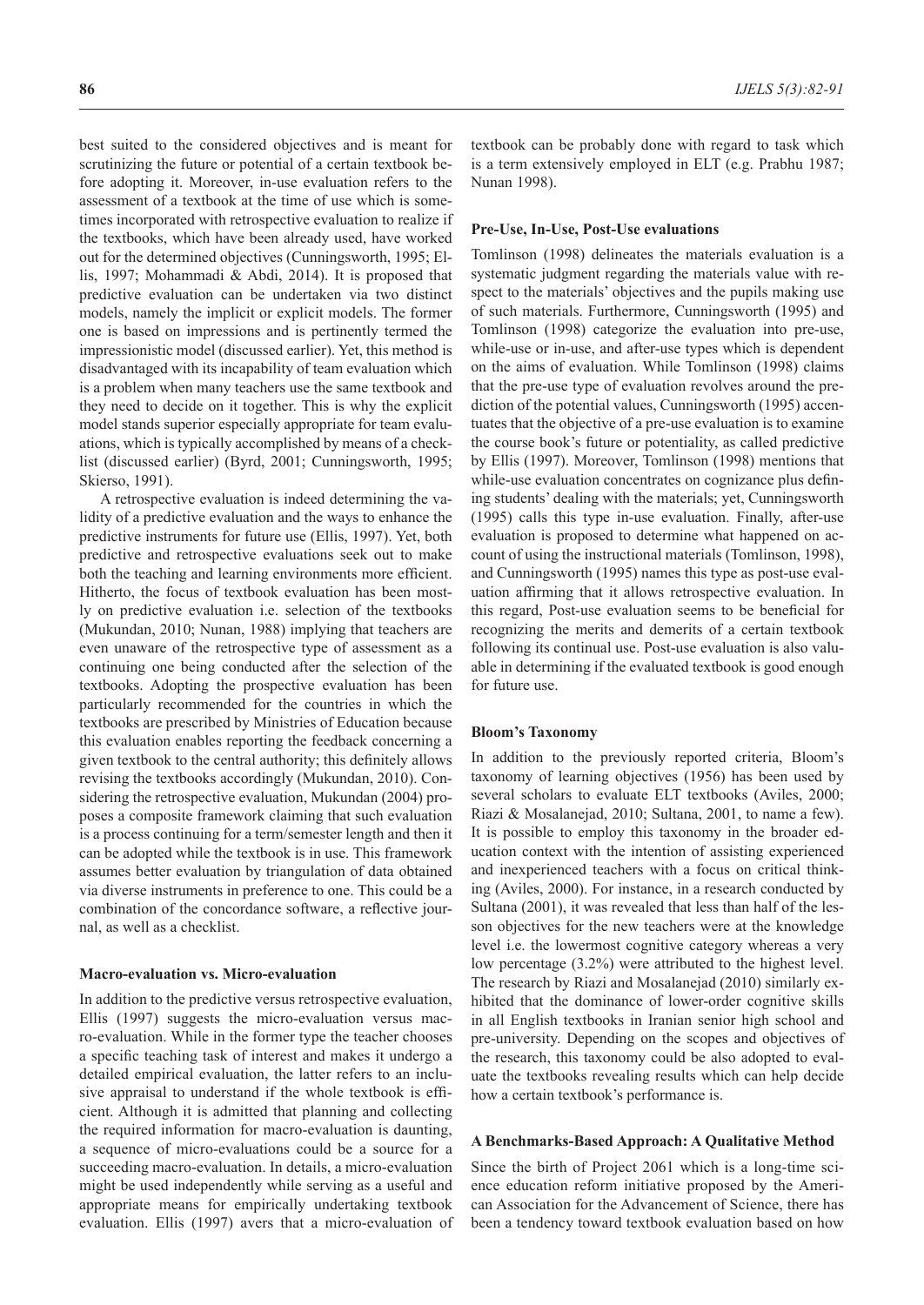close they stand to defined benchmarks. The primary stage in benchmarks-based method is to recognize the learning goals. This helps decide whether the textbooks match such goals or not. Such a procedure is applicable to any K-12 system subjects, such as English, that enjoy a set of approved distinct learning goals (Kulm, et al., 1999). It is stated that such learning goals are expected to determine what all the learners would learn after all while having unblemished, detailed, and unequivocal purpose. In further details, Dalim and Mubarrak (2013) recommend that in opposition to a shallow consideration of numerous learning goals, this project 2061 assumes a painstaking inspection of the quality of a textbook's dealing with only some wisely chosen learning goals would be more enlightening. In other words, it would be easier to determine the advantages and setbacks of the textbook's instructional design and support by adopting the principles of benchmarks-approach through investigating a material's dealing with a few learning goals. While trying to establish conclusion if the studied textbook truly embraces the specified learning goals, a couple of notions are kept in mind, namely substance and sophistication. This helps conclude if the activities in the textbook address the specified substance associated with a learning goal or if there is only a topic match (Dalim & Mubarrak, 2013). What exhibited in Figure 2 is a summary of the widely-used approaches or methods for material and textbook analysis presented in the relevant literature, although there are quite a few other methods which were not discussed here due to the scope of this research as well as less popularity for such methods.

### **CONCLUDING REMARKS: WHERE THE FUTURE TAKES US**

This research highlighted that the ELT textbooks are the most relevant source of learning English, as they are useable, expedient, and laborsaving that fulfill an extensive range of needs, among which to impart the knowledge to the learners, to enhance opportunities to learn as well as students' linguistic and communicative abilities, to present the source of input, either linguistic, or cultural and social, a framework, and to serve as a guide for learners and instructors, especially the inexperienced ones as well as a syllabus for language content. Textbooks could be invaluable sources of simulation and ideas and sources for self-directed learning. Although it is literarily accepted that the content of most textbooks is perishable, the tools of self-directness provided by the textbooks would serve one well over time. In a nutshell, an ELT textbook is not merely a set of sheets of paper fastened together to hinge at one side, but is the beating heart of any education system whereupon the whole learning revolves.

Notwithstanding their prominence in language classes, there is a dearth of research focusing on textbook selection. On the whole, the current state of affairs is less than satisfactory implying that further work is required (Nicholls, 2003) and because so far the researchers have failed to help educators, practitioners, and the related stakeholders to decide more wisely to find and adapt the materials needed for their classes (Soori, et al., 2011). It is approved that there is no perfect and faultless textbook (Pourahmad, Naderi, & Heidarpoor, 2015), urging the teachers to adopt supplemental materials consistent with their needs (Ansary & Babaii,



**Figure 2.** The Most Widely-Adopted Textbook Evaluation Methods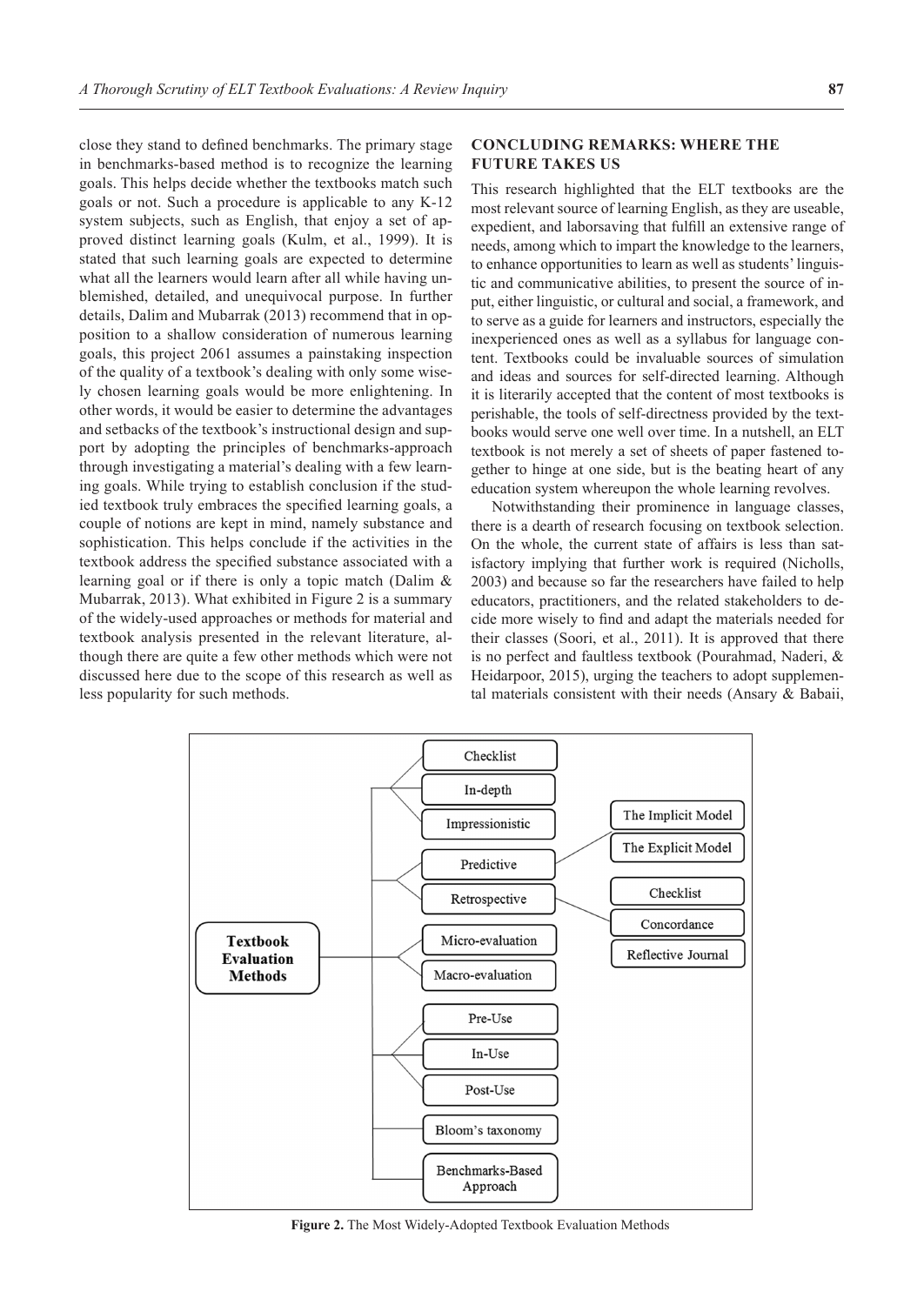2002). This brings us to the necessity of textbook evaluation (Khoo & Knight, 2015; Nazeer, Shah, & Sarwat, 2015) to warrant ELT textbooks would efficiently lead to fulfilling the intended objectives (Chowdhury, 2016; Langroudi & Behrozi, 2015), and simultaneously be workable economically (Maleki et al, 2014). Ahmed, Yaqoob, and Yaqoob (2015) assert that textbook evaluation implies compiling textbooks in accordance with reliable examination. Ghufron and Saleh (2016a) confirm that textbook evaluation would benefit teachers both in developing themselves and acquiring worthwhile visions concerning the materials' nature.

It is recommended that scrupulous evaluation has to be conducted to boost the textbooks' quality (Khodadady & Shayesteh, 2016; Naseem, Shah, & Tabassum, 2015), especially during implementation, by outside consultants who were not part of the textbook development and selection process (Zewdie, 2014). This is to ensure whether they are in their right place for both learners and teachers to benefit from (Bagheri, et al. 2015); still, diverse methods could be adopted when it comes to textbook analysis depending on the scope and aim of the studies. Khoo and Knight (2015) confirm that both checklist approaches and non-checklist approaches (such as Corpus-based techniques, were recommended previously as attempts to determine the universal criteria. It is indispensable for the evaluator to take into account overall application of the materials with the intention of incorporating them with the overall syllabus. On occasion, it is undeniable for us to adapted the materials so that they would match the students' linguistic proficiency, or for any other reasons. Yet, it is asserted hereby that the motives to evaluate textbooks fluctuate diversely and the fact remains after all that any kind of evaluation should serve the betterment of learning outcome.

This paper underscores that the compiled textbooks, particularly the ones prescribed in Educational systems are required to be evaluated more practically to confirm whether they accommodate the needs they are meant for. Once the books are assessed, the areas where they are weak could be identified and by devising plans to overcome such detriments, the teachers would be able to enhance the learning outcomes by providing appropriate follow-up activities or extracurricular programs when using the textbooks. Due to the fact that most teachers are either unable to do predictive evaluation or are not given the chance to do so, retrospective type of evaluation can be of use to compensate for the weaknesses and shortcomings in forthcoming classroom use.

This paper has implications primarily for English language teachers by assisting them to select the most appropriate method of evaluation when they tend to assess the textbooks they are using. Moreover, educators, textbook compilers and curriculum designers could benefit from the findings of this research as they are introduced to the most common methods being in use for textbook evaluation. As it was emphasized, little scrutiny has concentrated on textbook evaluation and this paper is hoped to shed light on how textbook evaluation is practiced worldwide and stand as a comprehensive account of its kind by covering the textbooks evaluation practices for the last four decades.

#### **REFERENCES**

- Aghagolzadeh, F., & Davari, H. (2017). English Education in Iran: From Ambivalent Policies to Paradoxical Practices. In *English Language Education Policy in the Middle East and North Africa* (pp. 47-62). Springer International Publishing.
- Ahmadi, A., & Derakhshan, A. (2016). EFL Teachers' Perceptions towards Textbook Evaluation. *Theory and Practice in Language Studies*, *6*(2), 260-267.
- Ahmadi, A., & Derakhshan, A. (2015). An Evaluation of the Iranian Junior High School English Textbooks. *International Journal of English Language and Literature Studies*, *4*(1), 37-48.
- Ahmed, M., Yaqoob, H., & Yaqoob, M. (2015). Evaluation of Listening Skill of ELT Textbook at Secondary School Level. *Advances in Language and Literary Studies*, *6*(3), 225-229.
- Ahour, T., & Ahmadi, E. (2012). Retrospective evaluation of textbook "Summit 2B" for its suitability for EFL undergraduate students. *Journal of Educational and Social Research*, *2*(5), 195-202.
- Aliakbari, M. (2004). The place of culture in the Iranian ELT textbooks in high school level. *The Linguistic Journal, 1,* 1-14.
- Akbari, O., & Pourabbas, H. (2015). Evaluation of Iranian Second-Grade High School English Textbook Based on Needs Analysis Approach. *Journal of Applied Linguistics and Language Research*, *2*(5), 19-34.
- Allehyani, B., Burnapp, D., & Wilson, J. (2017a). The Place of Inner-Circle Culture in Saudi Secondary School Textbooks. *International Journal of English and Education*, *6*(2), 1-12.
- Allehyani, B., Burnapp, D., & Wilson, J. (2017b). A comparison of teaching materials (school textbooks vs authentic materials) from the perspective of English teachers and educational supervisors in Saudi Arabia. *International Journal of English Language and Linguistics Research*, *5*(2), 1-14.
- Allwright, R. L. (1981). What do we want teaching materials for? 1. *ELT journal*, *36*(1), 5-18.
- Ansary, H., & Babaii, E. (2002). Universal characteristics of EFL/ESL textbooks: A step towards systematic textbook evaluation. *The Internet TESL Journal*, *8*(2), 1-9.
- Asher, R.E. (Ed.). (1994). *The encyclopedia of language and linguistics*. Oxford: Pergamon Press.
- Aviles, C. B. (2000). *Teaching and testing for critical thinking with Bloom's taxonomy of educational objectives*. (ERIC Document Reproduction Service No. ED446023).
- Bagheri, M., Zendehboudi, K., Mehr, A. R., Teimouri, E., & Tashakori, S. (2015). An In-depth Evaluation of the Textbook Prospect One. *The Iranian EFL Journal April 2015 Volume 11 Issue 2*, 88 - 94
- Besharati, M.H., & Mazdayasna, G. (2017). Investigating Iranian EFL students' attitudes concerning the newly developed ESP materials. *Modern Journal of Language Teaching Methods, 7*(5),45-58.
- Brumfit, C. J. (1980). Seven last slogans. *Modern English Teacher*, *7*(1), 30-31.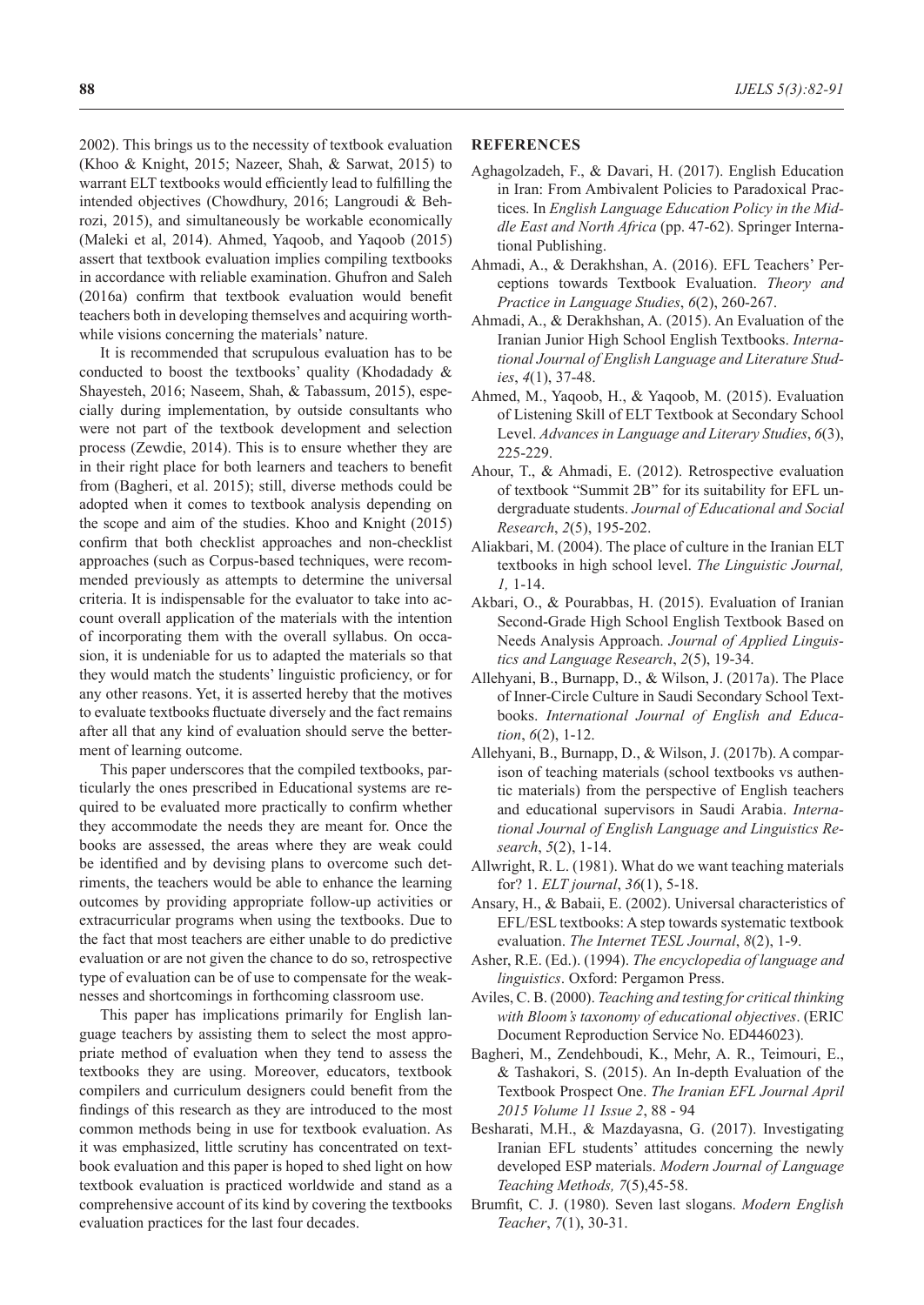- Byrd, P. (2001). Textbooks: Evaluation for selection and analysis for implementation. *Teaching English as a second or foreign language*, *3*, 415-428.
- Çakit, I. (2006). *Evaluation of the EFL Textbook "New Bridge to Success 3" From the Perspectives of Students and Teachers* (Unpublished MA Thesis). Middle East Technical University, Ankara, Turkey.
- Catalán, R. M. J., & Francisco, R. M. (2008). Vocabulary input in EFL textbooks. *Revista Española De Lingüística Aplicada (RESLA), (21)*, 147-166.
- Chowdhury, M. Y. U. K. (2016). Case Study of the Commercially Published ELT materials in Foundation of English Course Books 1 & 2. *IIUC Studies*, *10*, 173-182.
- Cortazzi, M. (2000). Languages, cultures, and cultures of learning in the global classroom. *Anthology Series-Seameo Regional Language Centre*, 75-103.
- Cunningsworth, A. (1995). *Choosing your coursebook*. Oxford: Heinemann.
- Dalim, S.F. and Mubarrak, M. (2013). Quantitative method of textbook evaluation for chemistry (KBSM) Form 4 textbook. Proceeding of the International Conference on Social Science Research, ICSSR 2013 (e-ISBN 978- 967-11768-1-8). 4-5 June 2013, Penang, Malaysia. Organized by WorldConferences.net.
- Davari, S., & Moini, M. R. (2016). The Representation of Social Actors in Top Notch Textbook Series: A critical discourse analysis perspective. *International Journal of Foreign Language Teaching and Research*, *4*(13), 69-82.
- Dendrinos, B. (1992). *The EFL textbook and ideology*. Grivas.
- Dubin. F. Olshtain, E. (1986). *Course Design. Developing Programs and Materials for Language Learning.* Cambridge: Cambridge University Press.
- Ebadi, S., & Naderifarjad, Z. (2015). Evaluation of EAP Textbooks: A Comparison between SAMT English for Medical Students and Oxford English for Career. *Journal of Applied Linguistics and Language Research*, *2*(3), 133-149.
- Ellis, R. (1997). The empirical evaluation of language teaching materials. *ELT journal*, *51*(1), 36-42.
- Farzaneh, N., Kohandani, M., & Nejadansari, D. (2014). A textbook evaluation of socio-cultural contexts in top notch series. *Procedia-Social and Behavioral Sciences*, *98*, 472-481.
- Feng, A., & Byram, M. (2002). Authenticity in College English textbooks-An intercultural perspective. *RELC Journal*, *33*(2), 58-84.
- Garinger, D. (2002). Textbook selection for the ESL classroom. *Center for Applied Linguistics Digest.* Retrieved in June 2016 from: http://www.cal.org/ericcll/digest/0210garinger.html.
- Gebregeorgis, M. Y. (2017). Peace values in language textbooks: the case of English for Ethiopia Student Textbook. *Journal of Peace Education*, *14*(1), 54-68.
- Genesee, F. (2001). Evaluation. In R. Carter, & D. Nunan (Eds.), *The Cambridge guide to teaching English to speakers of other languages* (pp. 144-150). Cambridge: Cambridge University Press.
- Ghufron, M. A., & Saleh, M. (2016a). Designing a model of research paper writing instructional materials for ac-

ademic writing course: Textbook evaluation. *Language Circle: Journal of Language and Literature*, *10*(2), 113‑123.

- Ghufron, M. A., & Saleh, M. (2016b). Evaluating academic writing textbook: Teachers' and students' perspectives. *Arab World English Journal, 7*(1), 326-340.
- Grant, M. (1987). *Making the most of your textbook.* London: Longman.
- Graves, K. (2000). *Designing language courses: A guide for teachers*. Boston: Heinle.
- Haghverdi, H. R. & Ghasemi, B. (2013). An evaluation of American English File series. *Iranian Journal of Research in English Language Teaching, 1*(2), 83-97.
- Hamidi, H., Bagheri, M., Sarinavaee, M., & Seyyedpour, A. (2016). Evaluation of Two General English Textbooks: New Interchange 2 vs. Four Corners 3. *Journal of Language Teaching and Research*, *7*(2), 345-351.
- Hamidi, H., Montazeri, M., Alizadeh, K., & Rezaie, J. (2015). A comparative evaluation and analysis of two general English textbooks: Four Corners 1 vs. Top Notch Fundamentals A. *Theory and Practice in Language Studies*, *5*(6), 1192-1199.
- Harmer, J. (1991). *The Practice of English Language Teaching*. London: Longman.
- Haycraft, J. (1978). *An introduction to English language teaching*. Longman Publishing Group.
- Hutchinson, T., & Torres, E. (1994). The textbook as agent of change. *ELT journal*, *48*(4), 315-328.
- Hutchinson, T. & Waters, A. (1987). *English for Specific Purposes: A learning-centred approach*. Cambridge: Cambridge University Press.
- Isazadeh, P. & Afzali, P., & Basir, Z. (2017) Teaching English in the EFL context of Iran: Perceptions, implications and restrictions. *Modern Journal of Language Teaching Methods, 7*(2),89-93.
- Jamalvandi, B. (2014). ELT Textbook Evaluation in Iran, New Insights. *European Online Journal of Natural and Social Sciences*, *3*(4), 1068-1078.
- Jeyachandra, S. (2009). Textbook Analysis of English for Engineers*. Language in India, 9*(10), 187-224.
- Karimi, S., Kargar, A., & Behjat, F. (2015). An evaluation of commonly used general English textbooks of Iranian university contexts. *Modern Journal of Language Teaching Methods*, *5*(3), 257-269.
- Khodadady, E., & Shayesteh, S. (2016). Cultural and linguistic imperialism and the EIL movement: Evidence from a textbook analysis. *Issues in Educational Research*, *26*(4), 604-622.
- Khodadady, E., & Attaran, A. (2017). Evaluation of "Ready for First Certificate of English": Microstructural Approach. *International and Multidisciplinary Journal of Social Sciences*, *6*(1), 1-22.
- Khoo, H. S., & Knight, P. (2015). Teachers' Evaluation of KBSM Form 4, 5 English Textbooks Used in the Secondary Schools in Penang, Malaysia. *Advances in Language and Literary Studies*, *6*(4), 128-150.
- Kiely R. (2009). Small answers to the big question: Learning from language program evaluation. *Language Teaching Research*, *13*(1), 99-116.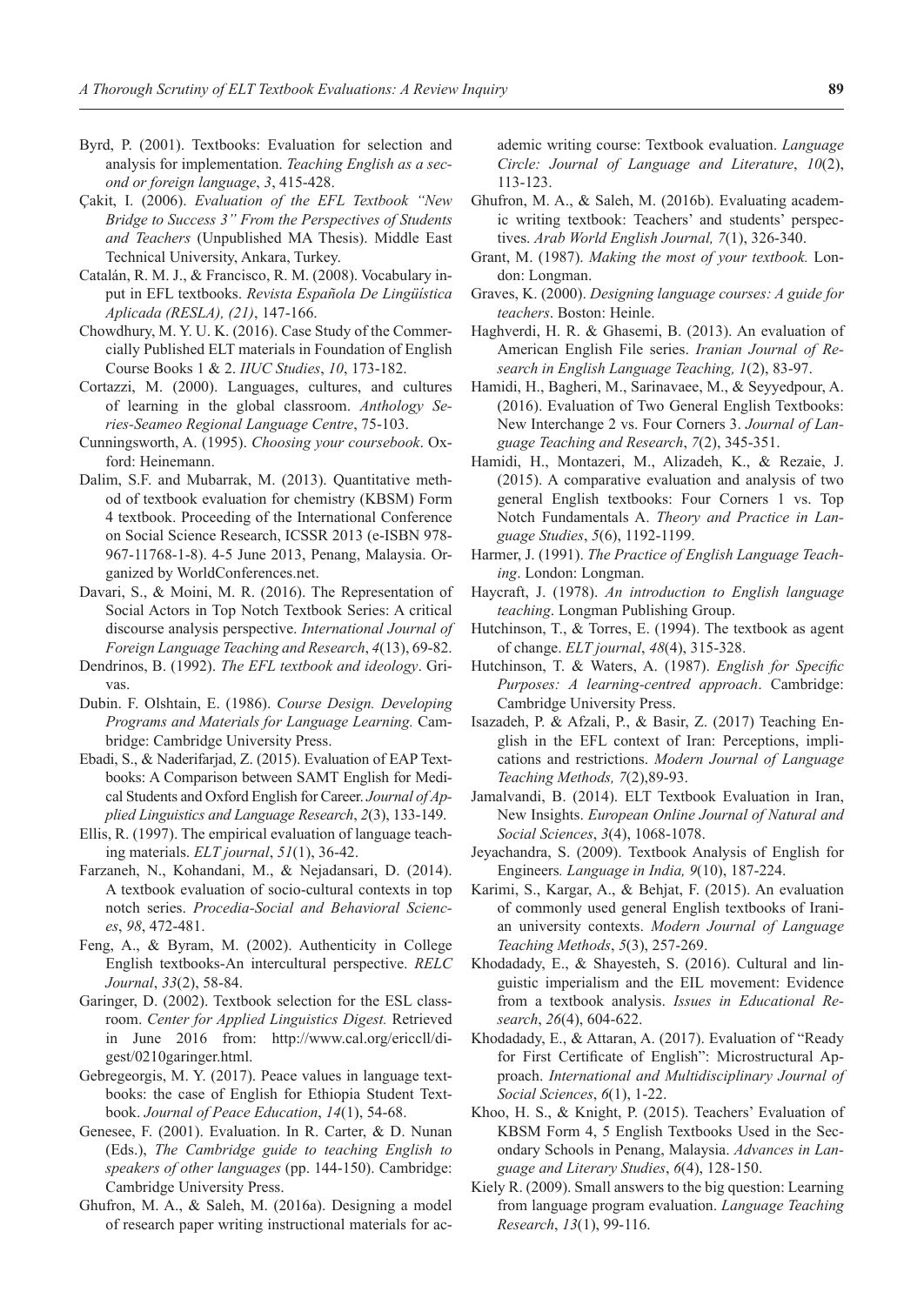- Klanawong, S. (2017). A Study of Reading Questions in High School English Textbooks and National Tests. *The New English Teacher*, *11*(1), 44-68.
- Kraishan, O. M., & Almaamah, I. (2016). Evaluation of the Third Class Science Text Book from the Teacher's Perspective at Madaba Municipality. *International Education Studies*, *9*(3), 123-130.
- Kulm, G., Roseman, J., & Treistman, M. (1999). A benchmarks-based approach to textbook evaluation. *Science Books & Films*, *35*(4), 147-153.
- Langroudi, J., & Behrozi, E. (2015). Evaluation of an ESP Textbook for the Students of Accounting. *The Iranian EFL Journal April 2015 Volume 11 Issue 2*, *2*(5), 109‑125.
- Litz, D. R. (2005). Textbook evaluation and ELT management: A South Korean case study. *Asian EFL journal*, *48*, 1-53.
- Mahmood, K. (2010). Textbook Evaluation in Pakistan: Issue of Conformity to the National Curriculum Guidelines. *Bulletin of Education and Research*, 32(1), 15-36.
- Maleki, A., Mollaee, F., & Khosravi, R. (2014). A content evaluation of Iranian pre-university ELT textbook. *Theory and Practice in Language Studies*, *4*(5), 995-1000.
- Margana, M., & Widyantoro, A. (2017). Developing English Textbooks Oriented to Higher Order Thinking Skills for Students of Vocational High Schools in Yogyakarta. *Journal of Language Teaching and Research*, *8*(1), 26-38.
- McGrath, I. (2002). *Materials Evaluation and Design for Language Teaching*. Edinburgh: Edinburgh University Press.
- Miekley, J. (2005). ESL textbook evaluation checklist. *The Reading Matrix*, *5*(2). Retrieved from: http://www. readingmatrix. com/reading\_projects/miekley/project. pdf.
- Moghtadi, L. (2014). Iranian high school EFL textbooks: Why they should be modified. *International Journal of Language Learning and Applied Linguistics World*, *5*(2), 53-69.
- Mohammadi, M., & Abdi, H. (2014). Textbook evaluation: A case study. *Procedia-Social and Behavioral Sciences*, *98*, 1148-1155.
- Montasser, M. A. (2013). Developing an English language textbook evaluative checklist. *IOSR Journal of Research & Method in Education*, *1*(3), 55-70.
- Mukundan, J. (2010). Evaluation of english language textbooks: Some important issues for consideration. *Journal of NELTA*, *12*(1), 80-84.
- Mukundan, J. (2004). Making textbook evaluation meaningful. *ELT Matters*, *2*, 105-113.
- Murakami, A. (2009). A corpus-based study of English textbooks in Japan and Asian countries: Multidimensional approach. *Unpublished master's thesis. Tokyo: Tokyo University of Foreign Studies*.
- Najafi Sarem, S., Hamidi, H., & Mahmoudie, R. (2013). A critical look at textbook evaluation: A case study of evaluating an ESP course-book: English for international tourism. *International Research Journal of Applied and Basic Sciences*, *4*(2), 372-380.
- Naseem, S., Shah, S. K., & Tabassum, S. (2015). Evaluation of English textbook in Pakistan: A case study of punjab textbook for 9th class. *European Journal of English Language and Literature Studies*, *3*(3), 24-42.
- Nazeer, M., Shah, S. K., & Sarwat, Z. (2015). Evaluation of Oxon English Textbook Used in Pakistan Public Schools for 6th & 7th Grade. *Journal for the Study of English Linguistics*, *3*(1), 51-79.
- Nicholls, J. (2003). Methods in school textbook research. *International journal of historical learning, teaching and research*, *3*(2), 11-26.
- Nooreen, N., & Arshad, A. S. (2005). Examining the importance of EST and ESL textbooks and materials: Objectives, content and form. *English for Specific Purposes World, 9*(4). Retreived from http://www.esp-world.info/ Articles\_9/textbooks.htm.
- Nunan, D. (1998). *The learner-centered curriculum*. Cambridge: Cambridge University Press.
- Nunan, D. (1988). *Syllabus design*. Oxford: Oxford University Press.
- O'Neill, R. (1982). Why use textbooks?. *ELT journal*, *36*(2), 104-111.
- Parrish, B. (2004). *Teaching Adult ESLA Practical Introduction.* New York: McGraw Hill.
- Pourahmad, A., Naderi, K., & Heidarpoor, S. (2015). A Comparison between the New Version of Iranian High-School English Textbooks and the Internationally-Produced Top Notch Series: A Comparative Study. *Modern Journal of Language Teaching Methods*, *5*(4), 31-43.
- Prabhu, N. S (1987). *Second Language Pedagogy*. Oxford: Oxford University Press.
- Riazi, A. M. (2003). What Textbook Evaluation Schemes Tel Us? A Study of the Textbok Evaluation Schemes of Three Decades, in W. A. Renanda. (ed.), *Methodology and Materials Design in Language Teaching*, Singapore: SEAMEO Regional Center, pp. 52-68.
- Riazi, A. M., & Mosalanejad, N. (2010). Evaluation of learning objectives in Iranian high-school and pre-university English textbooks using Bloom's taxonomy. *TESL-EJ: The Electronic Journal for English as a Second Language*, *13*(4).
- Richards, J. C. (2010). Competence and performance in language teaching. *RELC journal*, *41*(2), 101-122.
- Richards, J. C. (2007). *Curriculum development in language teaching*. Eighth printing. New York: Longman.
- Richards, J. C. (1993). Beyond the text book: The role of commercial materials in language teaching. *RELC journal*, *24*(1), 1-14.
- Richards, J. C., & Renandya, W. A. (2002). *Methodology in language teaching: An anthology of current practice*. Cambridge university press.
- Richards, J. C., & Rodgers, T. S. (2014). *Approaches and methods in language teaching*. Cambridge university press.
- Saadipour, A., & Shakouri, A. (2016). A Comparative Study of English Textbooks in Iranian Non-Profit Institutes and Schools. *International Journal of Multidisciplinary and Current research*, *4,* 322-327.